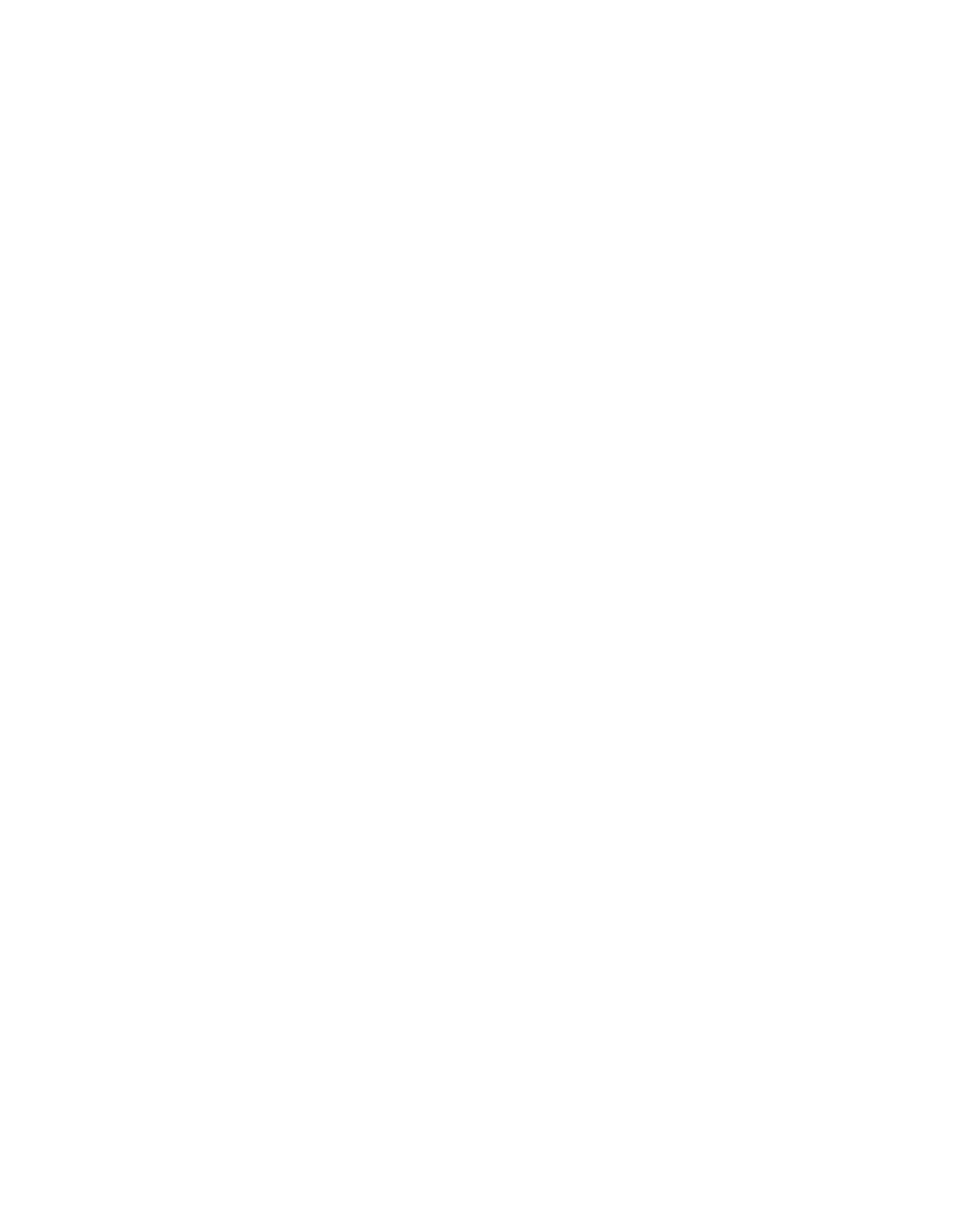# **SCHOOL OF NURSING AND HEALTH SCIENCES ENVIRONMENTAL HEALTH AND SAFETY MANUAL REVIEW SUMMARY**

| Revision(s) | By | Affiliation | Date | Changes |
|-------------|----|-------------|------|---------|
|             |    |             |      |         |
|             |    |             |      |         |
|             |    |             |      |         |
|             |    |             |      |         |
|             |    |             |      |         |
|             |    |             |      |         |
|             |    |             |      |         |
|             |    |             |      |         |
|             |    |             |      |         |
|             |    |             |      |         |
|             |    |             |      |         |
|             |    |             |      |         |
|             |    |             |      |         |
|             |    |             |      |         |
|             |    |             |      |         |
|             |    |             |      |         |
|             |    |             |      |         |
|             |    |             |      |         |
|             |    |             |      |         |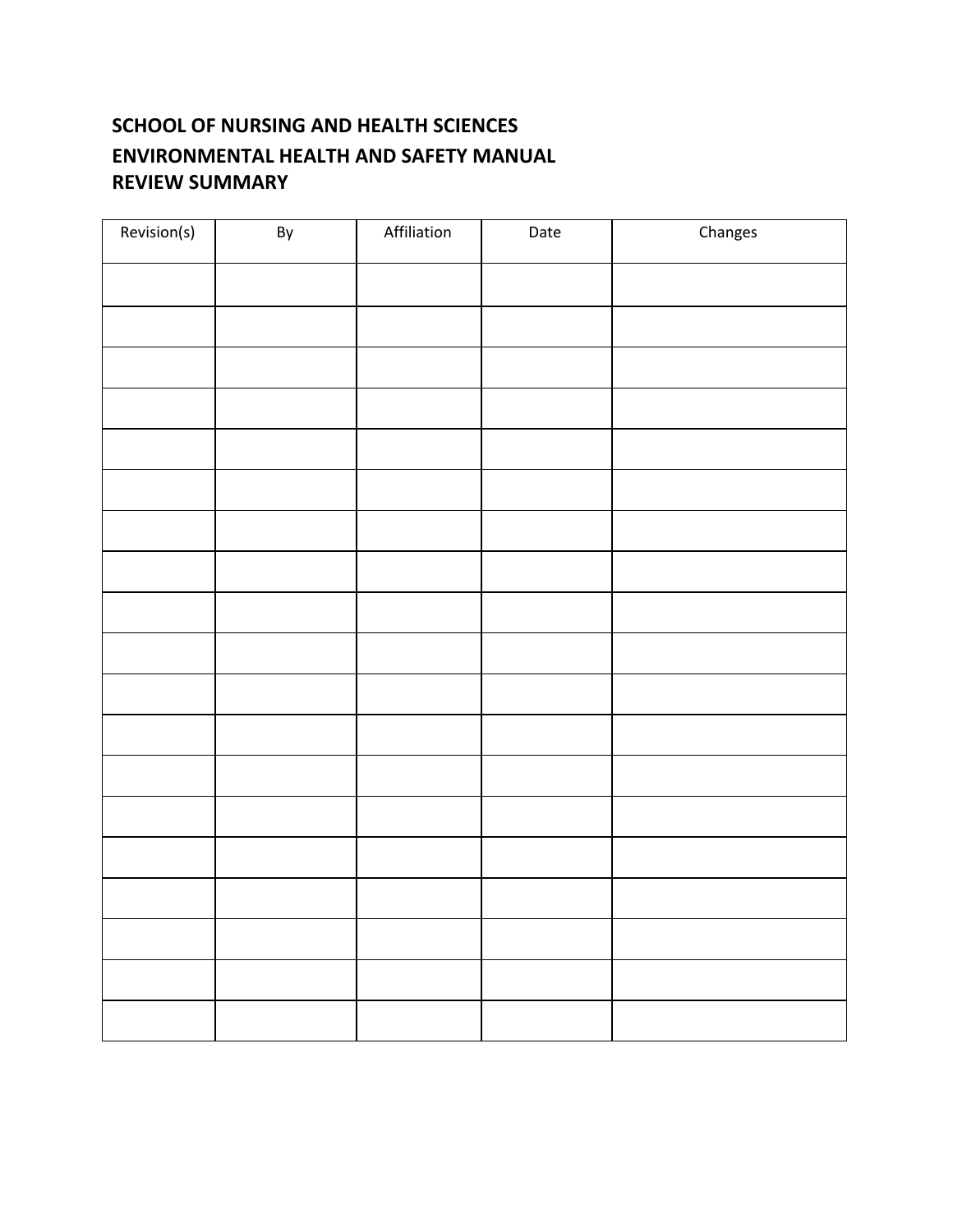# **Table of Contents**

| 1.0  | <b>INTRODUCTION</b>                                 | $\mathbf 1$    |
|------|-----------------------------------------------------|----------------|
| 2.0  | REGULATIONS AND STANDARDS                           | $\overline{2}$ |
| 2.1  | Federal                                             | $\overline{2}$ |
| 2.2  | State                                               | $\mathbf{3}$   |
| 2.3  | <b>Best Management Practices</b>                    | 3              |
| 3.0  | <b>RESPONSIBILITIES</b>                             | 3              |
| 3.1  | School of Nursing and Health Sciences               | 3              |
| 3.2  | <b>Buildings and Grounds</b>                        | $\mathbf{3}$   |
| 3.3  | Environmental Health and Safety                     | 3              |
| 3.4  | Talent and Human Capital Strategy and Public Safety | 4              |
| 4.0  | <b>GENERAL EH&amp;S RULES AND PROCEDURES</b>        | 4              |
| 5.0  | <b>BIOLOGICAL SAFETY</b>                            | 5              |
| 5.1  | Sharps                                              | 5              |
| 5.2  | <b>Infectious Diseases</b>                          | 6              |
| 5.3  | <b>Infection Control</b>                            | 6              |
| 6.0  | <b>CHEMICAL SAFETY</b>                              | $\overline{7}$ |
| 7.0  | <b>ERGONOMICS</b>                                   | 8              |
| 8.0  | PERSONAL PROTECTIVE EQUIPMENT                       | 8              |
| 9.0  | SLIPS, TRIPS, AND FALLS                             | 10             |
| 10.0 | <b>WASTE DISPOSAL</b>                               | 10             |
| 11.0 | <b>TRAINING</b>                                     | 11             |
| 12.0 | <b>EMERGENCY RESPONSE</b>                           | 11             |
| 12.1 | <b>Hazardous Spills</b>                             | 11             |
| 12.2 | <b>Medical Emergency</b>                            | 12             |
| 13.0 | IMMUNIZATION AND MEDICAL RESTRICTIONS               | 12             |
| 13.1 | <b>Hepatitis B Vaccine</b>                          | 12             |
| 13.2 | <b>Other Medical Restrictions</b>                   | 12             |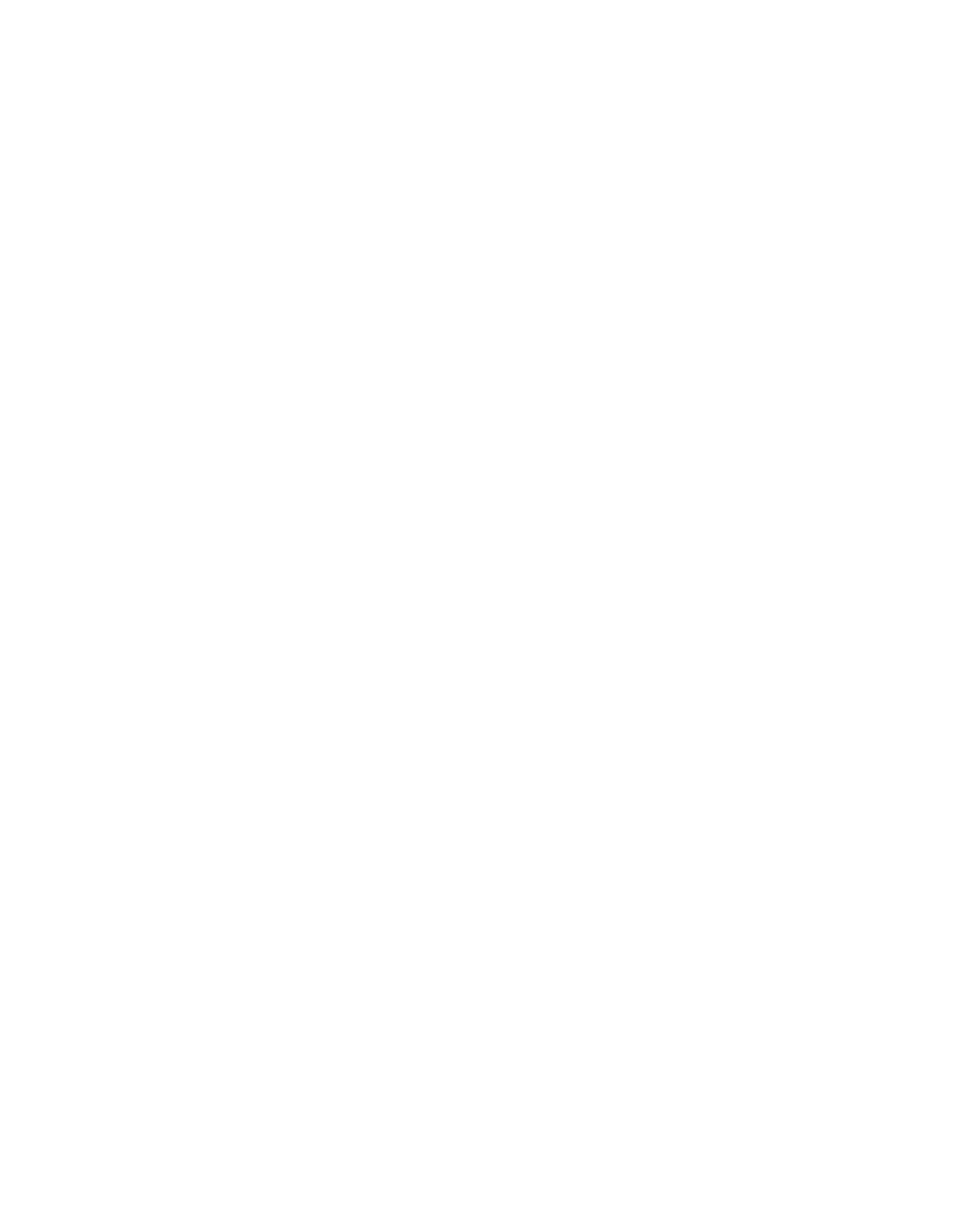### **FIGURES**

Figure 1 – Hierarchy of Controls

#### **TABLES**

None

#### **APPENDICES**

None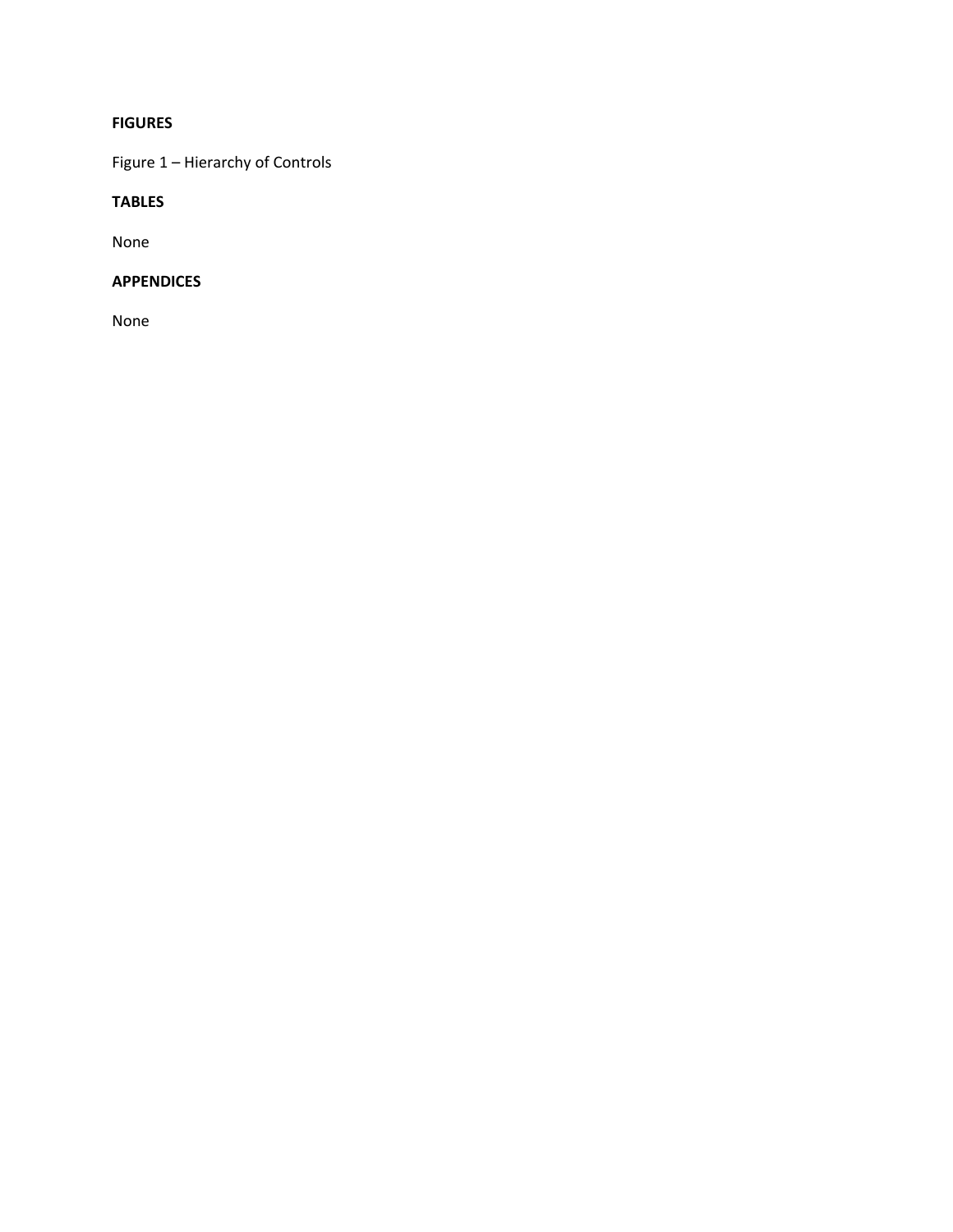## <span id="page-6-0"></span>**1.0 INTRODUCTION**

The purpose of the manual is to provide information to ensure a safe work environment in the School of Nursing and Health Sciences (Nursing) at Simmons College (Simmons). Activities associated with Nursing are conducted on Simmons' Academic Campus, which is located at 300 The Fenway in Boston, Massachusetts.

This manual provides students and staff with the information and training necessary to improve safety and health and to ensure compliance with environmental health and safety (EH&S) regulations. It provides methods to protect Simmons' employees and students, our most valuable assets. Work with potentially hazardous materials, processes, and/or equipment will be evaluated through the use of a hierarchy of controls as shown by Figure 1.

### **Figure 1 – Hierarchy of Controls**

This manual will cover how to work with hazardous materials and processes associated with Nursing. It will not cover the Joint Commission for Accreditation of Hospital Organizations' requirements, clinical requirements, and non-EH&S topics associated with Nursing.

For additional information on working with hazardous materials, please refer to Simmons':

- Chemical Hygiene Plan for policies and procedures to improve safety and health and to prevent chemical-related injuries and illnesses
- Controlled Substance Policy, which assists Simmons' employees when investigating whether or not to use controlled substances and to provide guidelines and policies on how to ensure regulatory compliance when working with controlled substances within their departments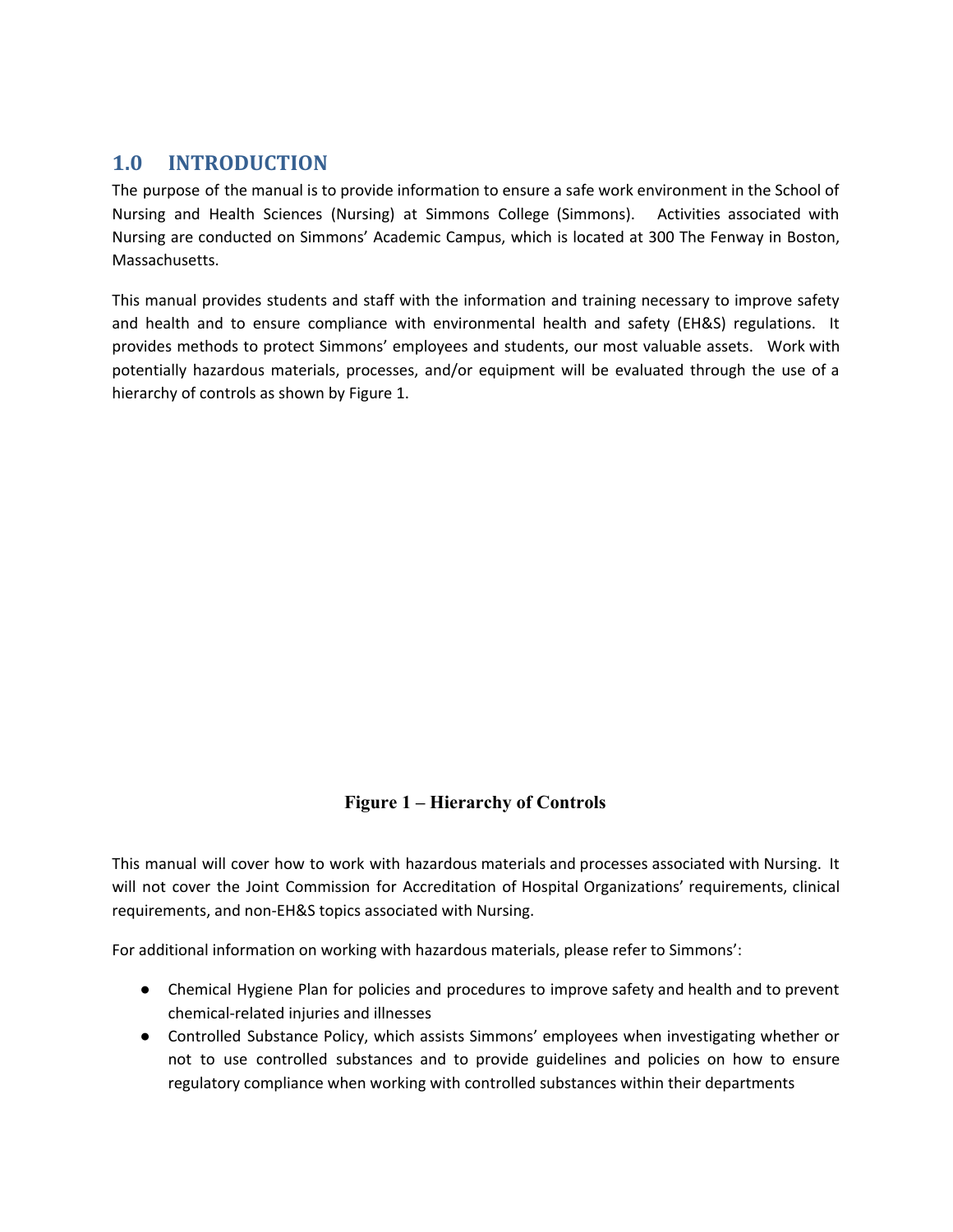- Exposure Control Plan (ECP) for the policies and procedures to eliminate or minimize occupational exposure to bloodborne pathogens in accordance with the Occupational Safety and Health Administration (OSHA) Bloodborne Pathogen (BBP) Standard, 29 Code of Federal Regulations (CFR) 1910.1030
- Hazard Communication (HAZCOM) Program for information regarding labeling of chemical containers, Safety Data Sheets (SDSs), and HAZCOM training in accordance with OSHA's HAZCOM Standard, 29 CFR 1910.1200.

The Nursing' EH&S Manual will be reviewed annually by the Director of EH&S, at least one representative from Buildings and Grounds, and at least one representative from Nursing. It will be revised as necessary. Revisions will be documented in the table at the beginning of the document. An official copy of this manual is located in the Buildings and Grounds Offices, 300 The Fenway, Boston, MA 02115.

### <span id="page-7-0"></span>**2.0 REGULATIONS AND STANDARDS**

Federal, state, and local agencies have developed regulations and standards to assist colleges and universities with their Nursing' department. In some cases, these recommended guidelines are referenced in the state and local regulations, which enables them to be enforced as a law.

### <span id="page-7-1"></span>**2.1 Federal**

OSHA has developed various regulations to ensure a safe work environment under 29 CFR 1910. Below are the subparts to 29 CFR 1910, which are applicable to Nursing.

- $\bullet$  A General
- D Walking-Working Surfaces
- $\bullet$  E Means of Egress
- G Occupational Health and Environmental Control
- H Hazardous Materials
- I Personal Protective Equipment
- J General Environmental Controls
- $\bullet$  K Medical and First Aid
- O Machine Guarding
- P Hand and Portable Powered Tools and Other Hand-Held Equipment
- $\bullet$  S Flectrical
- **Z** Toxic and Hazardous Substances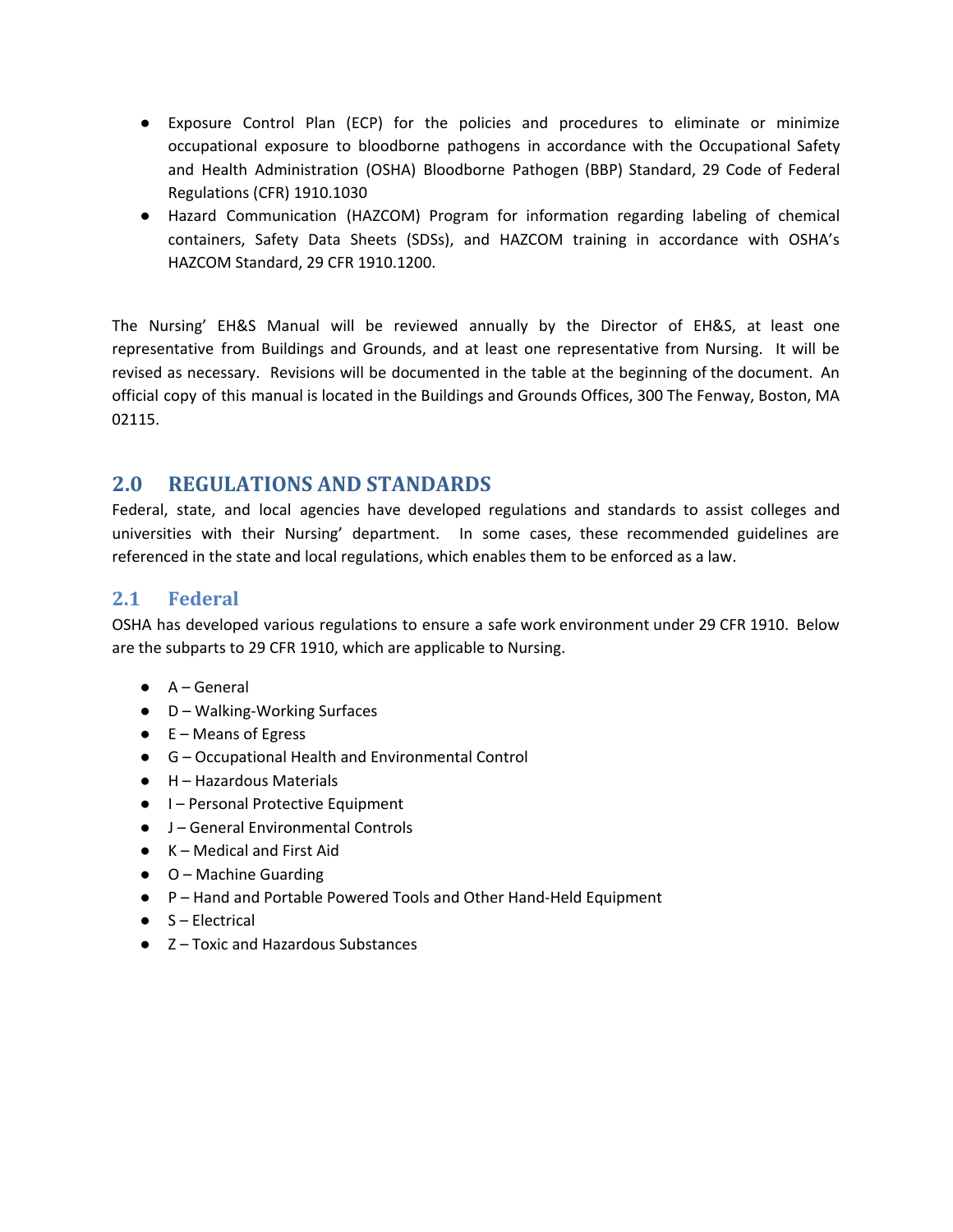#### <span id="page-8-0"></span>**2.2 State**

105 Code of Massachusetts Regulations (CMR) 480 – Minimum Requirements for the Management of Medical or Biological Waste (State Sanitary Code Chapter VIII) instituted by the Massachusetts Department of Public Health (MADPH) applies to Nursing.

### <span id="page-8-1"></span>**2.3 Best Management Practices**

In addition, guidelines from the following agencies, colleges, and organizations were reviewed and used in this document since they provide standards of care with regards to Nursing' EH&S programs:

- American Conference of Governmental Industrial Hygienists (ACGIH)
- American Public Health Association (APHA)
- American National Standards Institute (ANSI) Standards
- American Nurse Association (ANA)
- National Institute for Occupational Safety and Health (NIOSH)
- OSHA's Hospital eTool

### <span id="page-8-2"></span>**3.0 RESPONSIBILITIES**

This section outlines the specific responsibilities associated with this manual.

### <span id="page-8-3"></span>**3.1 School of Nursing and Health Sciences**

Nursing' employees and students are responsible for adhering to the EH&S policies and procedures outlined in this manual. Failure to adhere to these guidelines may result in disciplinary action. This manual will be available in the Buildings and Grounds office and electronically. Students will be instructed to review the contents upon admission to the clinical component of the curriculum and/or utilizing the practicum rooms.

### <span id="page-8-4"></span>**3.2 Buildings and Grounds**

The Department of Buildings and Grounds will assist in the testing and repairs to engineering controls, emergency equipment, and other facility related equipment used to contain or eliminate hazards. In addition, this department oversees the waste contractors.

### <span id="page-8-5"></span>**3.3 Environmental Health and Safety**

The Director of EH&S:

- Creates and revises safety policies and procedures.
- Monitors procurement, use, storage, and disposal of chemicals.
- Conducts regular inspections of areas and reports results to the appropriate persons.
- Maintains inspection, personnel training, and inventory records.
- Assists Nursing in developing and maintaining adequate facilities.
- Seeks ways to improve EH&S within Nursing.
- Advise Nursing' personnel on the implementation of components of this EH&S Manual.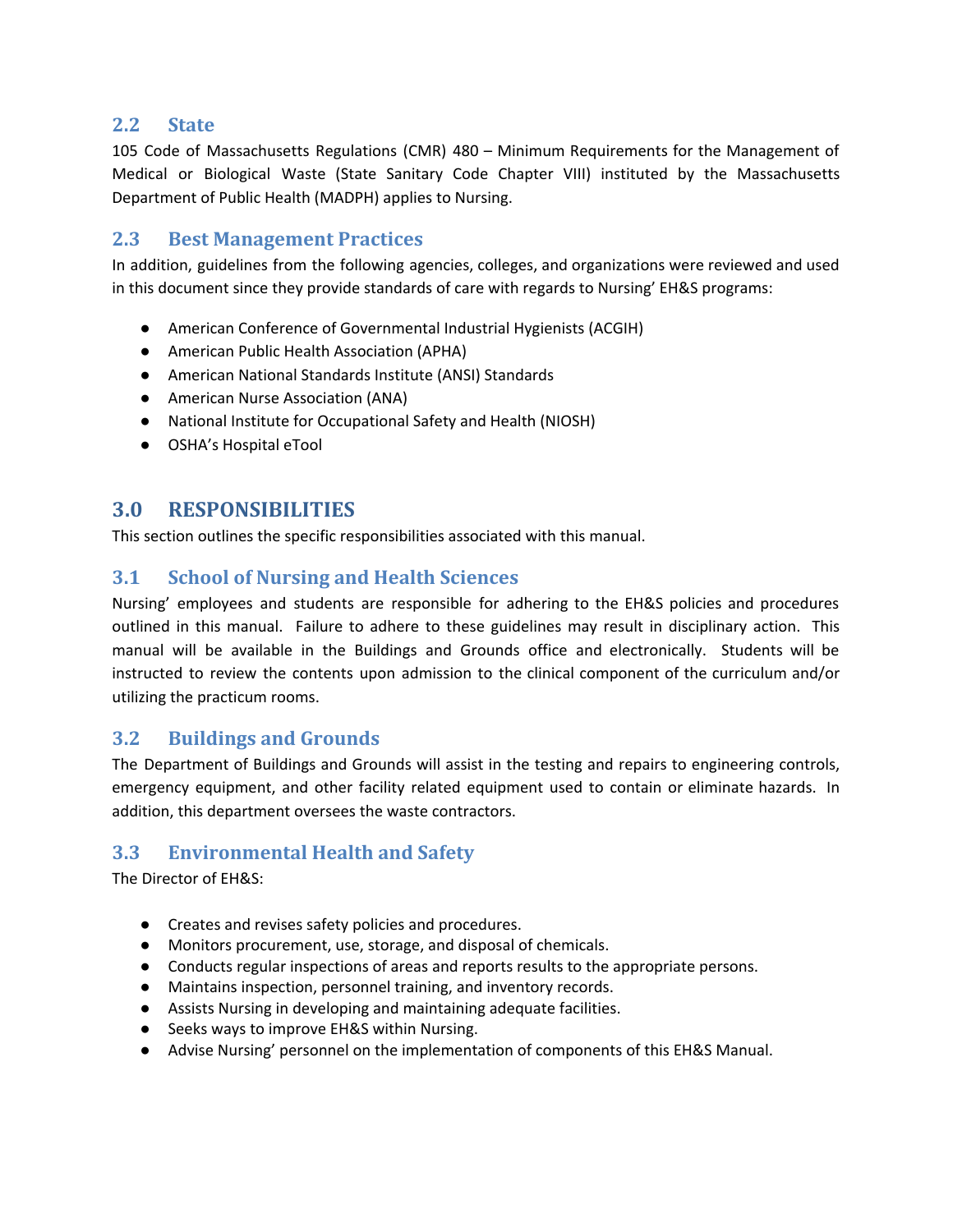● Conduct or hire someone to conduct exposure assessments, as needed.

### <span id="page-9-0"></span>**3.4 Talent and Human Capital Strategy and Public Safety**

Talent and Human Capital Strategy (THCS), which is Simmons' Human Resources Department, and Public Safety will assist with emergencies and exposures involving hazardous materials. THCS will also be responsible for assisting EH&S with occupational health/medical surveillance.

### <span id="page-9-1"></span>**4.0 GENERAL EH&S RULES AND PROCEDURES**

The following are general EH&S practices for Nursing:

- Nursing areas are locked unless occupied by faculty, adjuncts, and/or students during class or practice.
- Faculty and adjuncts are required to inform students about the hazards associated with a process or procedure and how to reduce or eliminate the exposure to these hazards.
- Students should practice safety and appropriate techniques while learning and practicing skills in the clinical and practicum areas.
- Students should be knowledgeable of the care, handling, and proper use of equipment prior to using it in the clinic/practice areas.
- Students should inform course coordinators of pregnancies, physical disabilities, injuries, illnesses, surgeries, or communicable diseases to faculty as soon as possible so that necessary precautions may be taken in the clinical setting. A medical clearance from a medical care provider as well as permission from a course instructor may be needed before students with aforementioned concerns will be allowed to participate in clinical experiences.
- If an individual has any health concerns related to exposure to bacteria, including being immuno compromised or pregnant, the individual should consult a physician to determine the appropriat e level of participation. A medical clearance from a medical care provider as well as permission from a course instructor or supervisor may be needed before students and employees with aforementioned concerns will be allowed to participate in courses.
- Eating and drinking are prohibited in clinical/practical areas where blood, bodily fluids, and hazardous chemicals are in used or stored.
- All cabinet doors will be closed when not in use.
- Emergency equipment (e.g., fire extinguishers, drench showers, eyewash stations) will remain accessible at all times. Do not store items in front of, underneath, or within 12 inches of fire extinguishers, 16 inches of drench showers, and 6 inches for eyewash stations.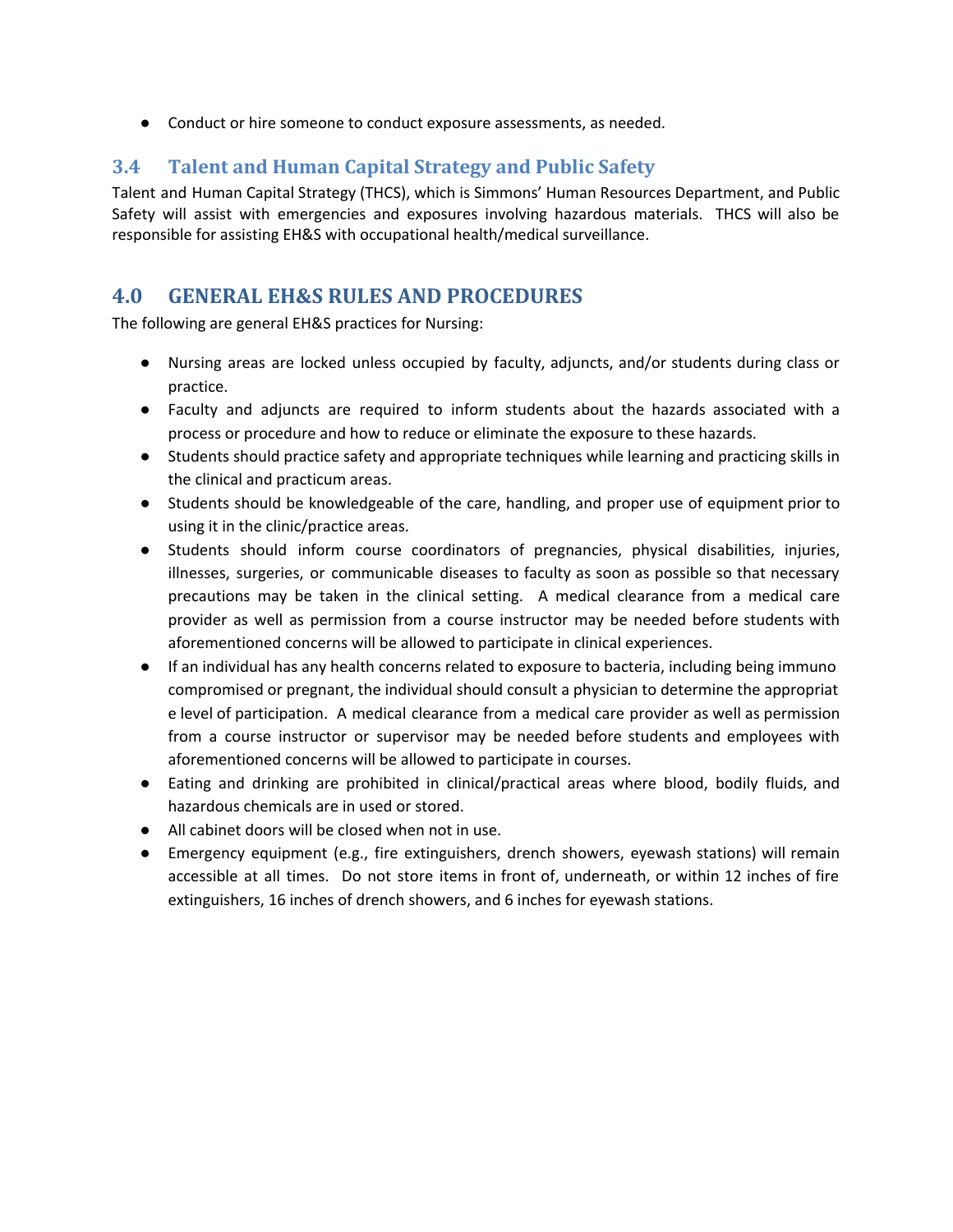# <span id="page-10-0"></span>**5.0 BIOLOGICAL SAFETY**

This section outlines the EH&S policies and procedures when working with the following biological hazards:

- Sharps
- Infectious Diseases
- Infection Control

Refer to Simmons' Exposure Control Plan for details on how to work blood and other potentially infectious materials.

### <span id="page-10-1"></span>**5.1 Sharps**

Nursing' staff use sharps as part of their activities. Below are examples on how injuries with sharps may occur:

- Injuries occur because of the following:
	- o Passing or transferring equipment
	- o Recapping contaminated needles
	- o Colliding with coworkers
	- o Decontaminating/processing used equipment
- Injuries occur from sharps left in unusual places:
	- o Laundry
	- o Mattresses
	- o Tables, trays, or other surfaces

Here are some guidelines to prevent sharp injuries:

- Organize equipment at the point of use
- Make sure work space has adequate lighting
- Keep sharps pointed away from the user
- Locate a sharps disposal container, or have one nearby
- Assess the patient's ability to cooperate
- Get help if necessary
- Ask the patient to avoid sudden movement
- Maintain visual contact with sharps during use
- Be aware of staff nearby
- Control the location of sharps to avoid injury to yourself and others
- Do not hand pass exposed sharps from one person to another
- Use predetermined neutral zone for placing/retrieving sharps
- Be accountable for sharps you use
- Check procedure trays, waste materials, and bedding for exposed sharps before handling
- Look for sharps/equipment left behind inadvertently
- Transport reusable sharps in a closed container
- Secure the container to prevent spillage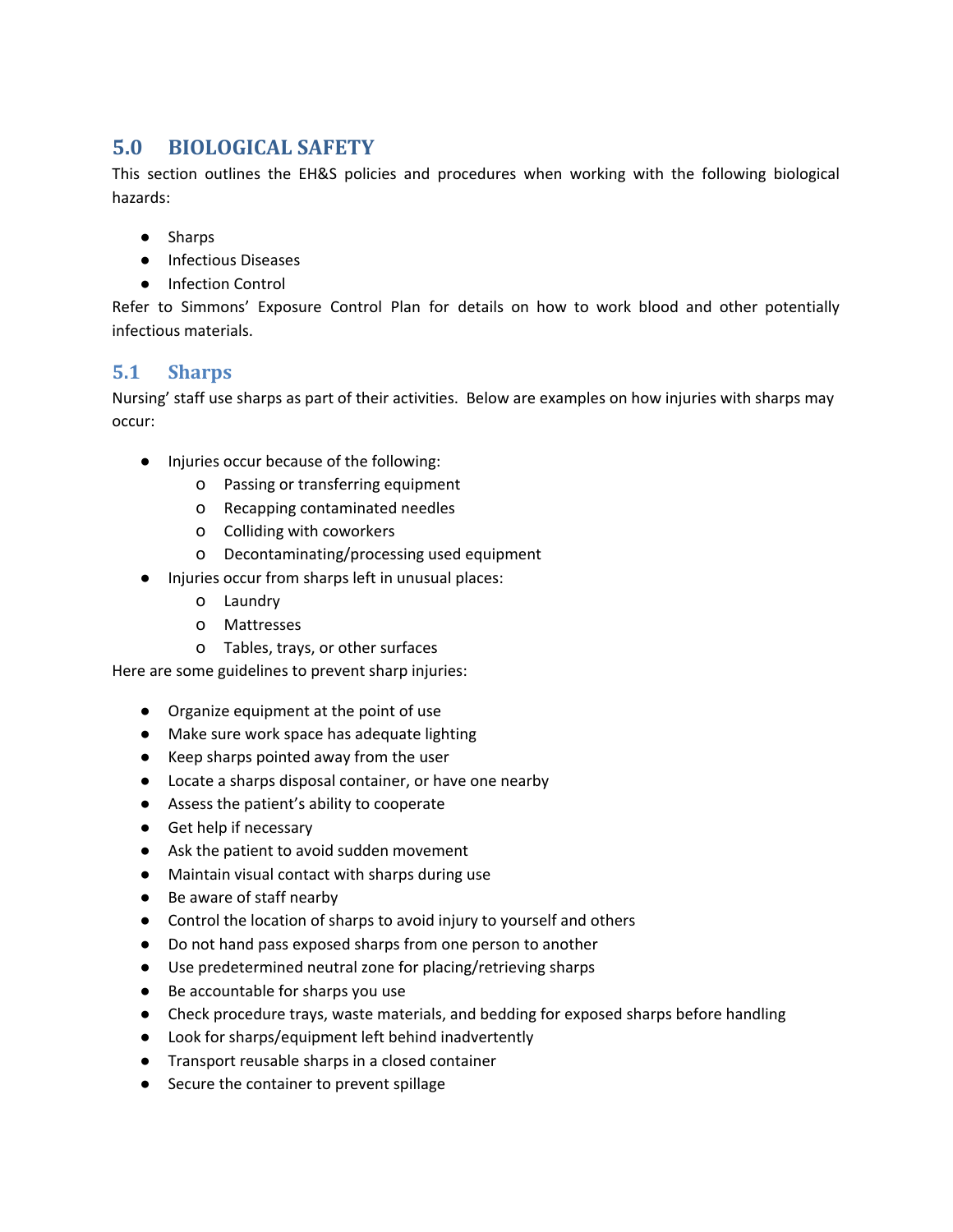- Inspect container
- Keep hands behind sharps
- Never put hands or fingers into sharps container
- Visually inspect sharps container for overfilling
- Replace containers before they become overfilled
- Keep filled containers for disposal in a secure area

#### <span id="page-11-0"></span>**5.2 Infectious Diseases**

The primary routes of infectious disease transmission in US healthcare settings are contact, droplet, and airborne. Contact transmission can be sub-divided into direct and indirect contact. Direct contact transmission involves the transfer of infectious agents to a susceptible individual through physical contact with an infected individual (e.g., direct skin-to-skin contact). Indirect contact transmission occurs when infectious agents are transferred to a susceptible individual when the individual makes physical contact with contaminated items and surfaces (e.g., door knobs, patient-care instruments or equipment, bed rails, examination table). Two examples of contact transmissible infectious agents include Methicillin-resistant *Staphylococcus aureus* (MRSA) and Vancomycin-resistant enterococcus (VRE).

Droplets containing infectious agents are generated when an infected person coughs, sneezes, or talks, or during certain medical procedures, such as suctioning or endotracheal intubation. Transmission occurs when droplets generated in this way come into direct contact with the mucosal surfaces of the eyes, nose, or mouth of a susceptible individual. Droplets are too large to be airborne for long periods of time, and droplet transmission does not occur through the air over long distances. Two examples of droplet transmissible infectious agents are the influenza virus which causes the seasonal flu and *Bordetella pertussis* which causes pertussis (i.e., whooping cough).

Airborne transmission occurs through very small particles or droplet nuclei that contain infectious agents and can remain suspended in air for extended periods of time. When they are inhaled by a susceptible individual, they enter the respiratory tract and can cause infection. Since air currents can disperse these particles or droplet nuclei over long distances, airborne transmission does not require face-to-face contact with an infected individual. Airborne transmission only occurs with infectious agents that are capable of surviving and retaining infectivity for relatively long periods of time in airborne particles or droplet nuclei. Only a limited number of diseases are transmissible via the airborne route. Two examples of airborne transmissible agents include *Mycobacterium tuberculosis* which causes tuberculosis (TB) and the rubella virus which causes measles.

#### <span id="page-11-1"></span>**5.3 Infection Control**

Universal precautions will be followed at all times when there is exposure or potential exposure to blood or other potentially infectious materials (OPIM). OSHA defines OPIM as:

(1) The following human body fluids: semen, vaginal secretions, cerebrospinal fluid, synovial fluid, pleural fluid, pericardial fluid, peritoneal fluid, amniotic fluid, saliva in dental procedures, any body fluid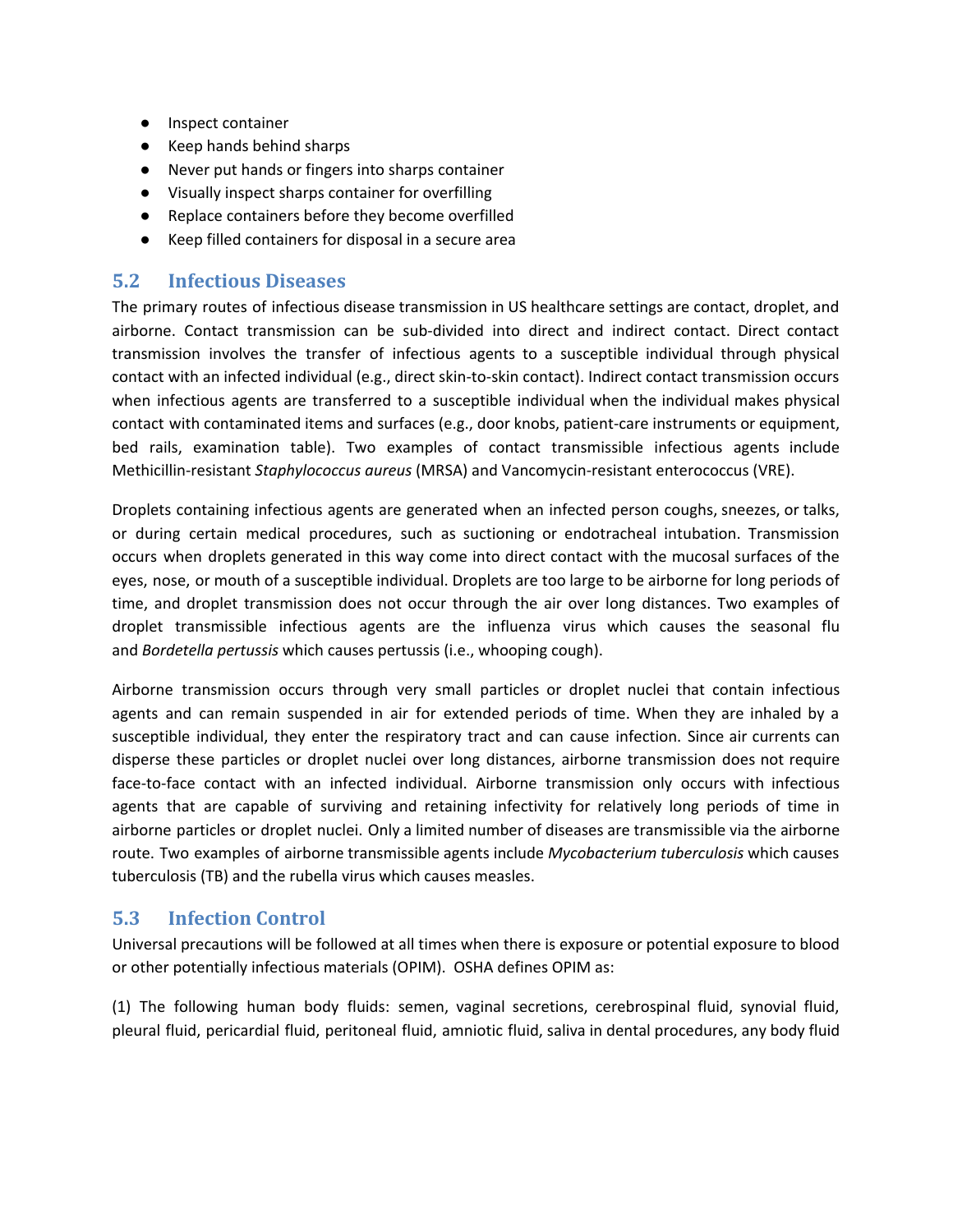that is visibly contaminated with blood, and all body fluids in situations where it is difficult or impossible to differentiate between body fluids;

(2) Any unfixed tissue or organ (other than intact skin) from a human (living or dead); and

(3) Human immunodeficiency virus (HIV)-containing cell or tissue cultures, organ cultures, and HIV- or Hepatitis B virus (HBV)-containing culture medium or other solutions; and blood, organs, or other tissues from experimental animals infected with HIV or HBV.

Universal precautions is an approach to infection control to treat all human blood and OPIMs as if they were known to be infectious for bloodborne pathogens (HIV, HBV, etc.) Refer to Simmons' Exposure Control Plan for details.

## <span id="page-12-0"></span>**6.0 CHEMICAL SAFETY**

Nursing employees and students may be exposed to industrial cleaners, floor strippers, pesticides, sterilizers, disinfectants, chemotherapy, and a multitude of other chemicals. Visiting Nursing students in occupational health settings and emergency departments may encounter chemically contaminated patients routinely.

Below are some general guidelines when working with hazardous chemicals. Additional information is provided in Simmons' Chemical Hygiene Plan.

- Evaluate the hazards:
	- o Read the Safety Data Sheet (formerly called *Material* Safety Data Sheets) before beginning work with a chemical.
	- o Follow hazard control plans for extremely hazardous materials.
	- o Pay particular attention to control measures for chemicals that are known to be particularly high hazard or chemical carcinogens.
- Never underestimate risk.
	- o Do not pipette by mouth.
	- o Never smell chemicals to identify them.
	- o Assume that:
		- Any mixture will be more hazardous than its most toxic component
		- All substances of unknown toxicity are highly toxic
- Do not eat, drink, store food, smoke, or apply cosmetics in areas where chemicals. Wash your hands frequently and before eating/drinking.
- Label secondary containers of hazardous chemicals in accordance with the HAZCOM standard.
- Use engineering controls (e.g., chemical fume hood, exhaust arm) when required doing so.
- Install a vacuum trap between the equipment and the vacuum source when using vacuum.
- Dispose of chemical waste in accordance with Simmons' waste disposal guidelines. See Section 10 for details.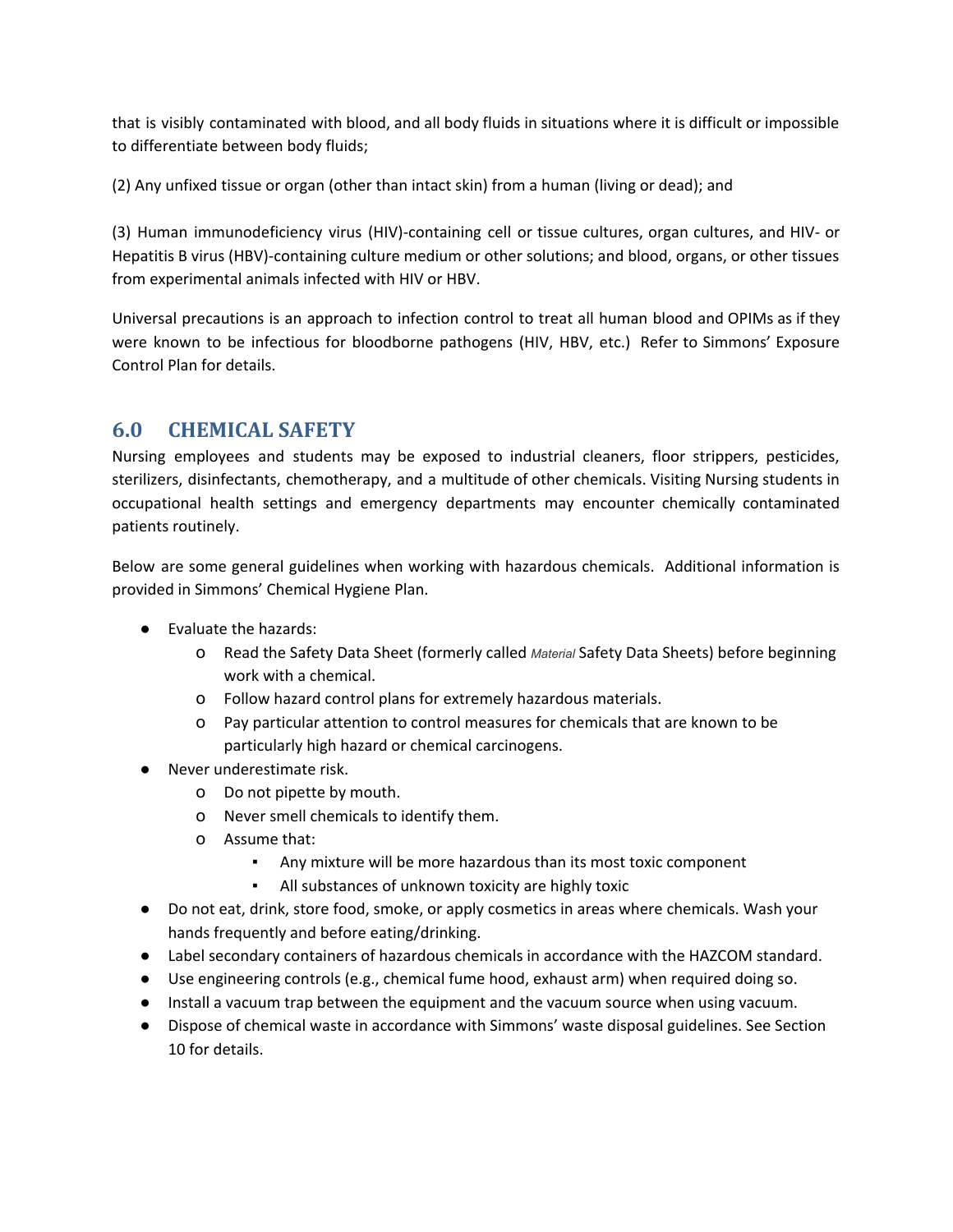# <span id="page-13-0"></span>**7.0 ERGONOMICS**

Nursing activities may result in unusual body positions, stresses, and strains. Ergonomics is the science of fitting a job to a person and helps prevent fatigue and Musculoskeletal Disorders (MSDs). Some examples of MSDs associated with Nursing are:

- Carpal tunnel syndrome
- Tendinitis
- Rotator cuff injuries
- Muscle strains
- Lower back injuries

Table 1 provides examples of how to eliminate or reduce ergonomic hazards.

| Table 1 – Examples of Ergonomic Controls                                |                                                                                                                                                                                                                                                                                                                                                                                                                                                                                                                                                                                                                                                                     |  |  |  |
|-------------------------------------------------------------------------|---------------------------------------------------------------------------------------------------------------------------------------------------------------------------------------------------------------------------------------------------------------------------------------------------------------------------------------------------------------------------------------------------------------------------------------------------------------------------------------------------------------------------------------------------------------------------------------------------------------------------------------------------------------------|--|--|--|
| <b>Type of Control</b>                                                  | <b>Workplace Examples</b>                                                                                                                                                                                                                                                                                                                                                                                                                                                                                                                                                                                                                                           |  |  |  |
| Engineering<br>Controls                                                 | Use a device to lift and reposition heavy objects to limit force exertion<br>Reduce the weight of a load to limit force exertion<br>Reposition a work table to eliminate a long/excessive reach and enable working in neutral<br>postures                                                                                                                                                                                                                                                                                                                                                                                                                           |  |  |  |
| Administrative and $\bullet$<br><b>Work Practice</b><br><b>Controls</b> | Require that heavy loads are only lifted by two people to limit force exertion<br>Maintain a wide, stable base with feet.<br>Put the bed at the correct height (waist level when providing care, hip level when moving a<br>patient)<br>Try to keep work in front to avoid rotating the spine<br>$\bullet$<br>Keep the patient as close to your body as possible to minimize reaching<br>Establish systems so workers are rotated away from tasks to minimize the duration of<br>$\bullet$<br>continual exertion, repetitive motions, and awkward postures. Design a job rotation system in<br>which employees rotate between jobs that use different muscle groups |  |  |  |

# <span id="page-13-1"></span>**8.0PERSONAL PROTECTIVE EQUIPMENT**

Personal protective equipment (PPE) is equipment worn to minimize exposure to serious workplace injuries and illnesses. These injuries and illnesses may result from contact with chemical, radiological, physical, electrical, mechanical, or other workplace hazards. Personal protective equipment may include items such as gloves, safety glasses and shoes, earplugs or muffs, hard hats, respirators, or coveralls, vests and full body suits.

The routine use of PPE in daily clinical practice protects nurses from the specific threats of exposures to certain airborne biological particles (blood and body fluids), chemical agents, splashes, radiation exposures, and punctures. In general, when treating a patient who has been exposed or potentially exposed to a chemical or biologic, nurses should always adhere to the OSHA guidelines on PPE. The level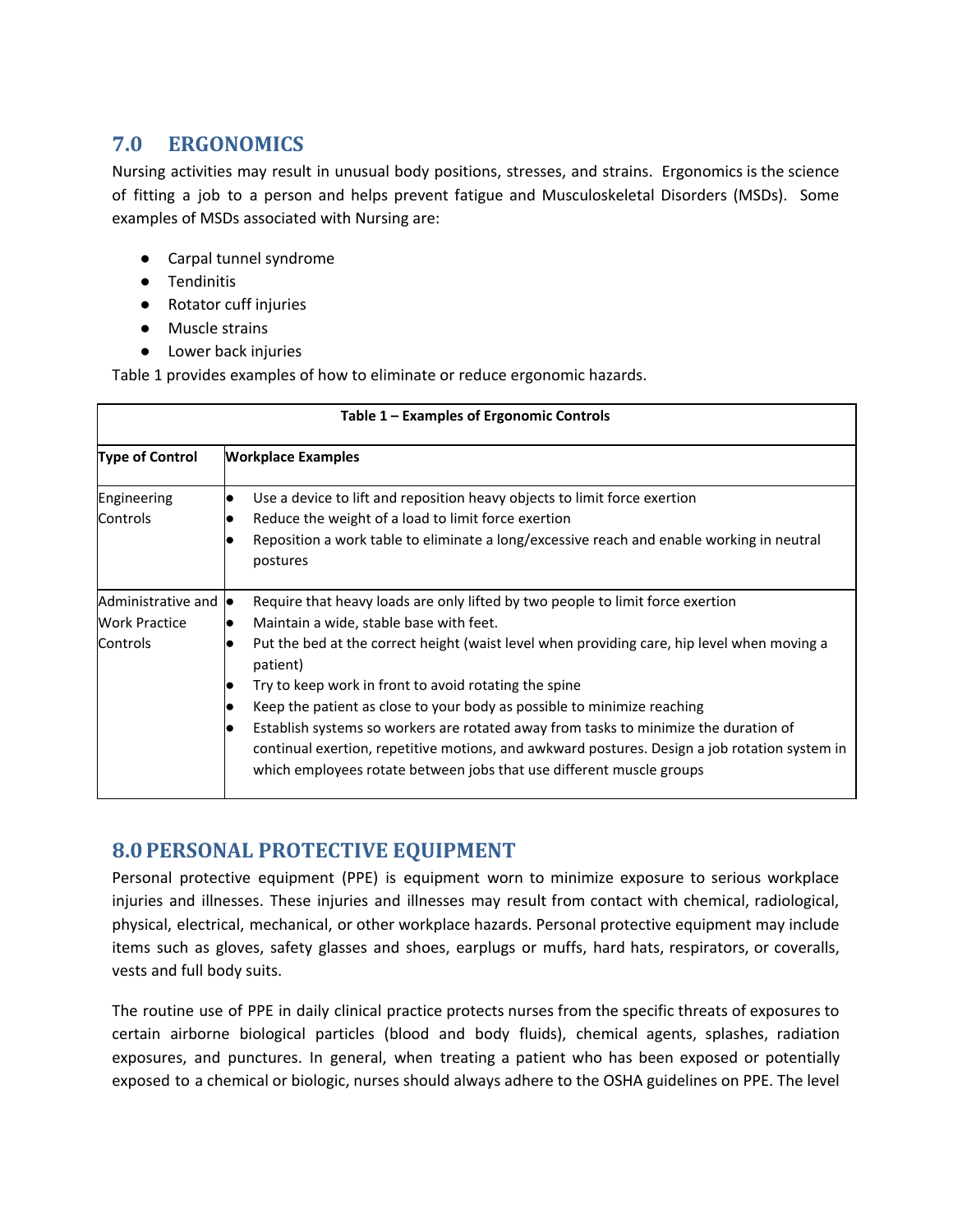of PPE required for nurses varies depending on the agent involved, the risk of exposure to the contaminant, and the assigned responsibilities of the nurse during the event. Employees and students need to know where in their organization PPE supplies are stored, how to access it quickly, and who they can rely upon for assistance in ensuring the correct use. This is critically important as it relates to the use of PPE when caring for patients, using hazardous chemicals, and/or handling blood and OPIMs.

As a general rule, PPE should never be used as a substitute for engineering, work practice, and/or administrative controls. PPE should be used in conjunction with these controls to provide for Nursing employees and students safety and health at Simmons and off-site locations. Nursing employees and students should note that personal protective equipment includes all clothing, footwear and other work accessories designed to create a barrier against workplace hazards. According to OSHA, all PPE clothing and equipment should be of safe design and construction, and should be maintained in a clean and reliable fashion. Employers should take the fit and comfort of PPE into consideration when selecting appropriate items for their workplace as the use of (wearing) PPE creates a burden upon the health care provider. PPE that fits well and is comfortable to wear will encourage employee use of PPE. Most protective devices are available in multiple sizes and care should be taken to select the proper size for each employee. If several different types of PPE are worn together, the Nursing employee and student should make sure they are compatible with the hazards. If PPE does not fit properly, it can make the difference between being safely covered or dangerously exposed. It may not provide the level of protection desired and may discourage use.

PPE includes gloves, gowns, goggles, masks and face shields. A surgical mask is used to cover your nose and mouth and prevent germs from entering. In other situations, a mask called a respirator may be required. A respirator fits tightly and creates a seal around your nose and mouth, in order to prevent small droplets, vapor, or aerosols from entering the body. If you are required to wear a respirator, you are required to be medically cleared to wear the respirator and fit tested for the specific type of respirator. Refer to Simmons' Respiratory Protection Program for details. Goggles and face shields may be used to prevent body fluids and splashes from contact with the mucous membranes of the eyes and may be recommended depending on the procedure you. Gowns, gloves and shoe coverings may also be used to prevent contact with hazardous materials.

### <span id="page-14-0"></span>**9.0 SLIPS, TRIPS, AND FALLS**

Nursing employees and students exposure to wet floors or spills and clutter that can lead to slips/trips/falls and other possible injuries. Below are some guidelines to prevent slips, trips, and falls.

- Keep floors clean and dry. In addition to being a slip hazard, continually wet surfaces promote the growth of mold, fungi, and bacteria that can cause infections.
- Provide warning signs for wet floor areas.
- Where wet processes are used, maintain drainage and provide false floors, platforms, mats, or other dry standing places where practicable, or provide appropriate waterproof footgear.
- Keep all places of employment clean and orderly and in a sanitary condition.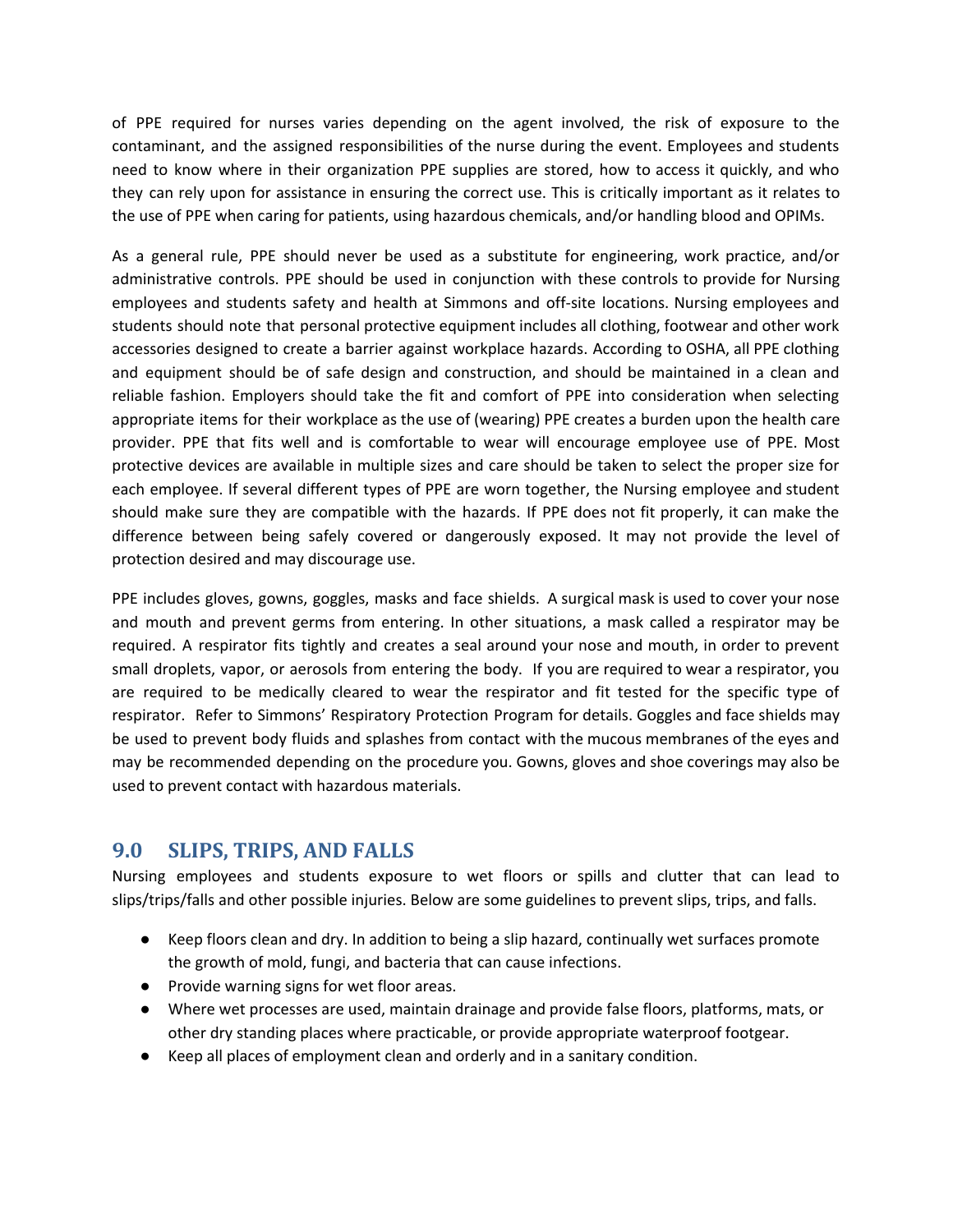- Keep aisles and passageways clear and in good repair, with no obstruction across or in aisles that could create a hazard. Provide floor plugs or plug covers for equipment, so power cords need not run across pathways.
- Keep exits free from obstruction. Access to exits must remain clear of obstructions at all times.
- Ensure spills are reported and cleaned up immediately.
- Use no-skid waxes and surfaces coated with grit to create non-slip surfaces in slippery areas such as toilet and shower areas.
- Use waterproof footgear to decrease slip/fall hazards.
- Use only properly maintained ladders to reach items. Do not use stools, chairs, or boxes as substitutes for ladders.
- Re-lay or stretch carpets that bulge or have become bunched to prevent tripping hazards.
- Aisles and passageways should be sufficiently wide for easy movement and should be kept clear at all times. Temporary electrical cords that cross aisles should be taped or anchored to the floor.
- Eliminate cluttered or obstructed work areas.
- Countertops or medication carts should be free of sharp, square corners.
- Use prudent housekeeping procedures such as cleaning only one side of a passageway at a time, and provide good lighting for all halls and stairwells, to help reduce accidents.
- Provide adequate lighting.
- Instruct Nursing employees and students to use the handrail on stairs, to avoid undue speed, and to maintain an unobstructed view of the stairs ahead of them even if that means requesting help to manage a bulky load.
- Eliminate uneven floor surfaces.
- Promote safe work in cramped working spaces. Avoid awkward positions, and use equipment that makes lifts less awkward.

### <span id="page-15-0"></span>**10.0 WASTE DISPOSAL**

Safe and environmentally sound management of waste is an integral part of Simmons environmental management mission. Failure to comply with regulatory requirements can resulted in significant fines and liability, increased costs, and adverse publicity. Simmons is committed to meeting stringent federal, state, and local hazardous waste regulations. Responsibility for compliance with waste regulations begins with those generating waste material.

Nursing employees and students may generate the following waste streams. Refer to the Waste Flowchart for the School of Nursing and Health Sciences on how to dispose of these waste streams.

- Hazardous chemical waste
- Biological waste
- Sharps
- Non-hazardous waste streams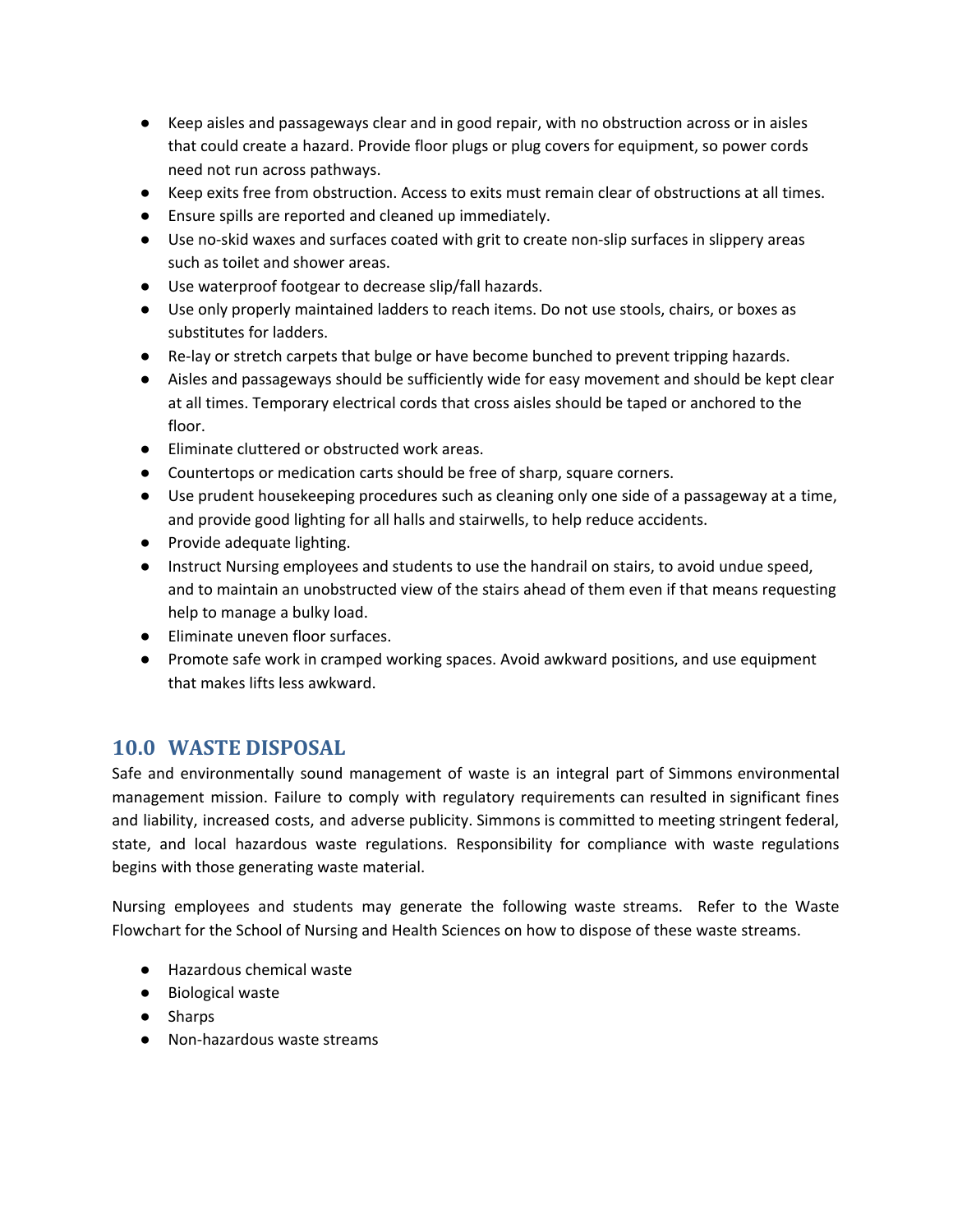# <span id="page-16-0"></span>**11.0 TRAINING**

Within one month of being hired, Nursing employees will be trained on the EH&S policies and procedures associated with their position. This training will be conducted in person by a supervisor or the Director of EH&S.

Nursing students will be required to complete the Clinical Placement Online Orientation prior to being place at an off-site facility. In addition, the Nursing students will be required to attend the EH&S training associated with the off-site facility.

All EH&S training associated with Simmons must be documented by a training sign-in sheet or an online system.

# <span id="page-16-1"></span>**12.0 EMERGENCY RESPONSE**

Please refer to Simmons' Emergency Preparedness webpage developed by Public Safety for information on how to prepare for emergencies. Below are the guidelines for hazardous spills and medical emergencies.

### <span id="page-16-2"></span>**12.1 Hazardous Spills**

Below is the procedure for biological and chemical spills:

- Evacuate the area immediately. Turn off heat sources and equipment, if you are able to do it safely, and close all the doors and windows behind you.
- Call Public Safety immediately at 617-521-1111. If needed, Public Safety will notify 911.
- Try to describe the conditions and identify the material, if known. DO NOT attempt to clean up the spill.
- Follow all instructions from Public Safety officers and other local emergency responders about evacuating or sheltering in place.
- Notify others in the area about the spill.
- If a hazardous material spills/splashes on skin or eyes, flush the affected area immediately with water from an eyewash station or a drench shower for at least 15 minutes or until help arrives.
- If the spill or release occurs outdoors, move upwind from the spill location.

### <span id="page-16-3"></span>**12.2 Medical Emergency**

In case of a medical emergency:

- Notify Public Safety at 617-521-1111 and 911immediately.
- Follow all instructions from Public Safety officers and other local emergency responders.
- Don't move an injured person unless you are able to do so safely and they face a greater danger by not moving.
- Protect yourself and others; be aware of your surroundings.